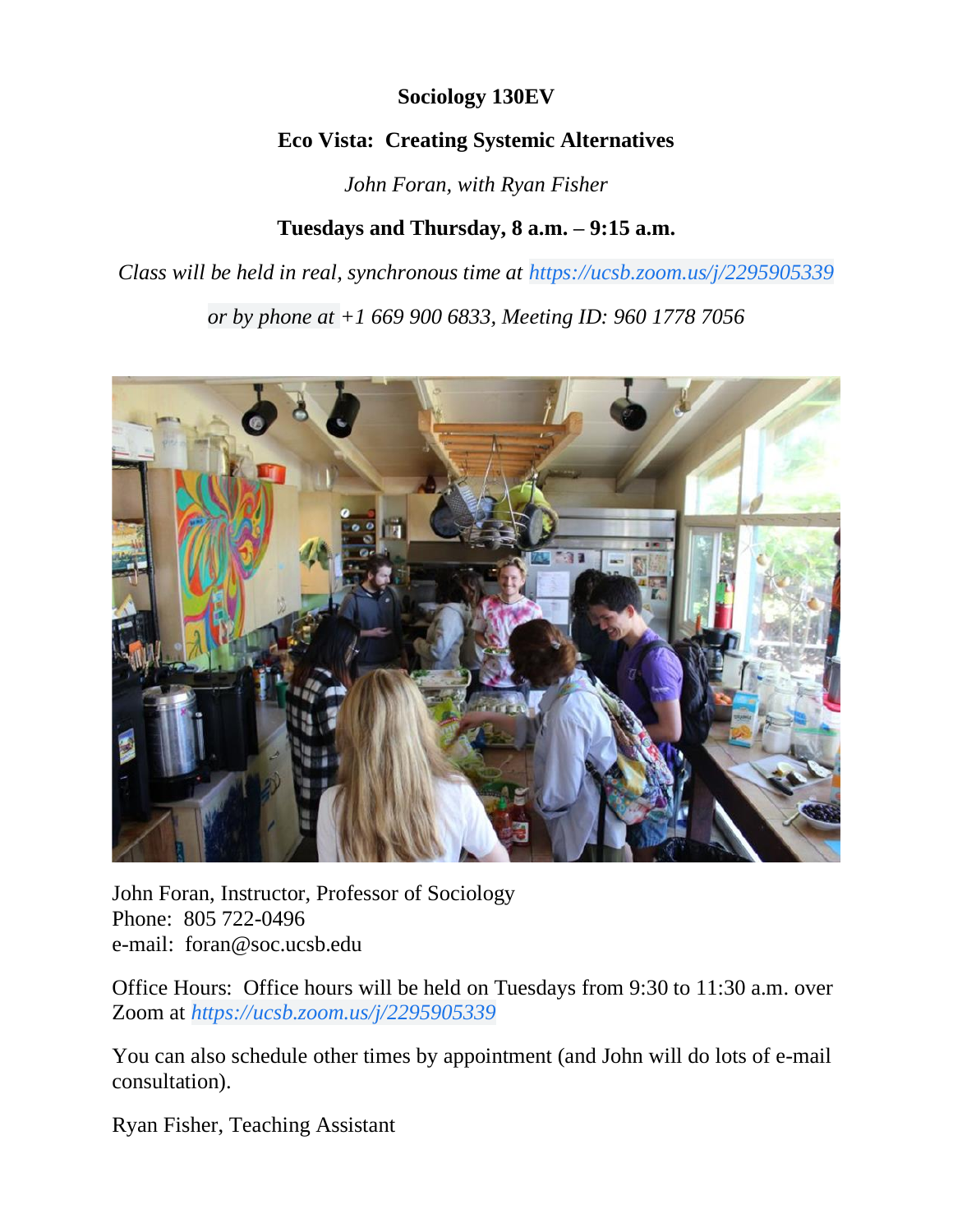e-mail: ryanjfisher@ucsb.edu Office Hours: Mondays, 10 a.m. to noon at *<https://ucsb.zoom.us/j/86300337015>*

*Feel free to discuss your work with us by e-mail, or in office hours.*

\* \* \*

"In order to carry a positive action we must develop here a positive vision." – Dalai Lama

"It is possible that the next Buddha will not take the form of an individual. The next Buddha may take the form of a community – a community practicing understanding and loving-kindness, a community practicing mindful living. This may be the most important thing we can do for the survival of the earth." – Thich Nhat Hanh

### **Statement of Purpose and Course Description**

This class is designed to focus our sociological imaginations on creating the kind of society that might weather the climate storm that is coming and actually come out on the other side (or more realistically in the midst of it even as it worsens) with societies far more suited to human well-being and thriving than the ones we presently have all around the world, now so evidently under stress and with our institutions so revealed in all their inadequacy by the coronavirus.

## **Therefore, now in the Winter of 2021, our work is about how Eco Vista will be made relevant, useful, and life-affirming in the uncertainty of the coronavirus.**

We will ground our own work together by *participation* in the exciting new multigenerational student-community project we call Eco Vista – *[www.ecovistacommunity.com](http://www.ecovistacommunity.com/)* – the transition of Isla Vista into a model eco-village through our efforts in tandem with other community organizations over the next five years.

The heart of the class will be participation in and analysis of group projects which will out you in touch various relevant community partners in Isla Vista.

This will be accompanied by a set of readings that provide a historical context for our work, situate Eco Vista in the literature on eco-villages, and explore a variety of cutting edge theoretical and real-world systemic alternatives that will encourage creative thinking about the problems – and opportunities – posed by the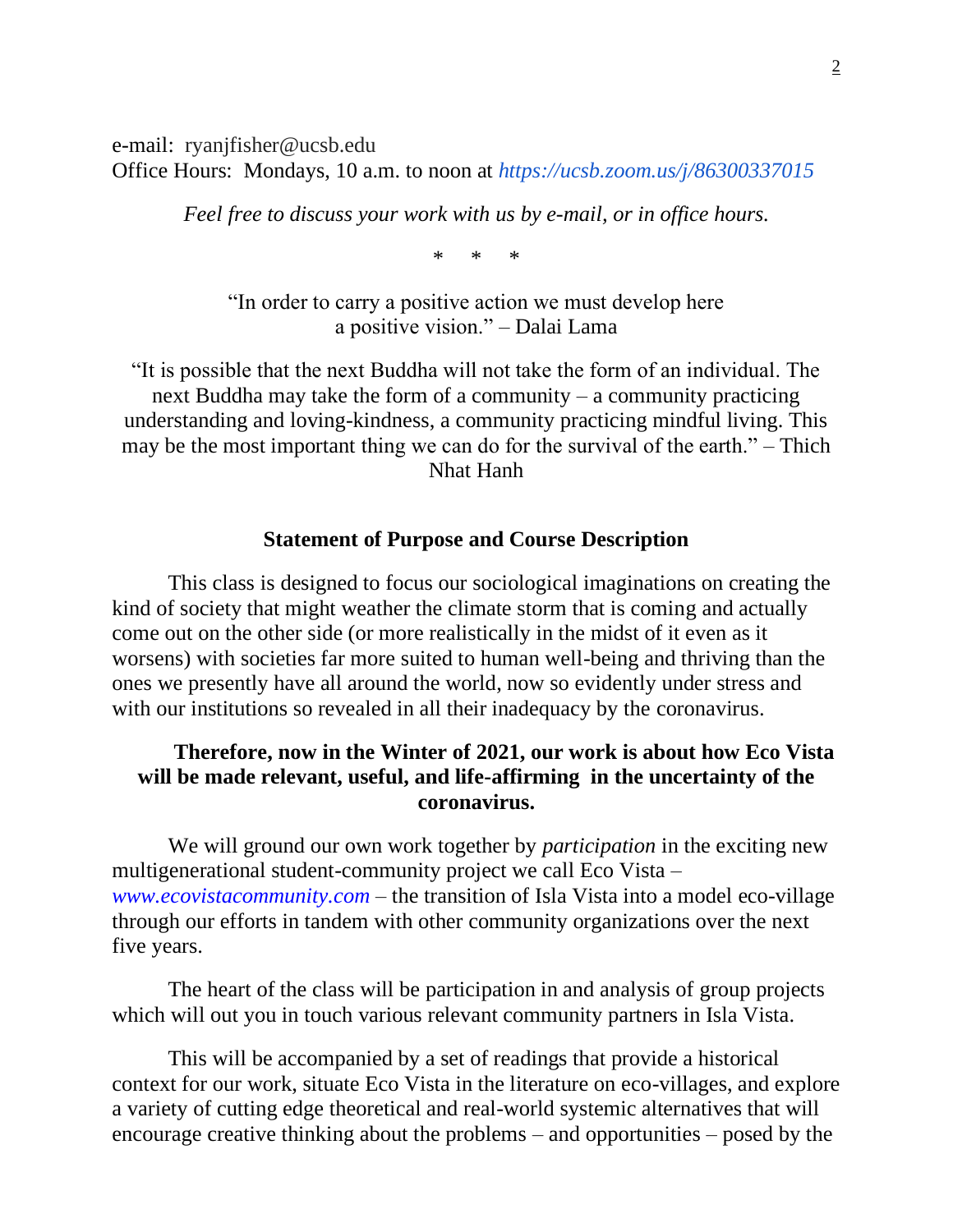climate crisis.

*This course is about gaining useful knowledge and the skills to enable positive action to secure a better future.*

*This course is for you, about you, and ultimately by you. It is rooted in our love for ourselves, for each other, for the community, and for the planet.*

*And dedicated to the inspiration and beautiful presence of Michael Bean.*



*OUR MISSION*

Our long-term goal is to establish an ongoing, multigenerational, student-led community development project for an equitable and just transition in Isla Vista.

We aim to encourage and inspire the foundation of an eco-village in Isla Vista through renewable energy, a flourishing and regenerative agro-ecology of public urban gardens, cooperative, affordable eco-housing, a circular eco-economy based on solidarity and meeting the real needs of the inhabitants, a vibrant web of visionary cultural creativity, radical self-governance, and community priorities determined by all who reside here.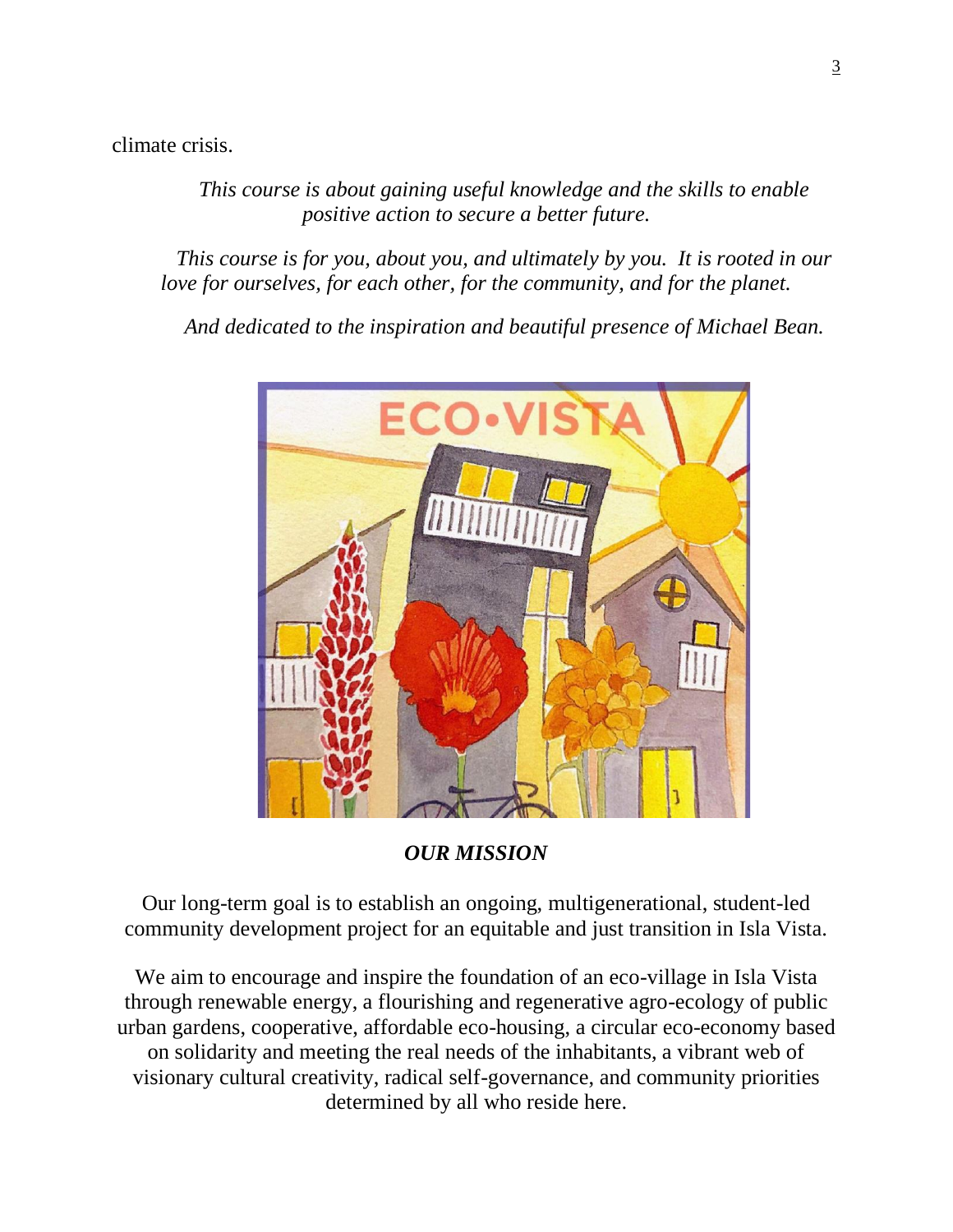We hope that Eco Vista can become a model for other sustainable communities!

\*\*\*\*\*

*Community values and principles*

We are inclusive. We are democratic. We are non-violent.

We work collectively whenever possible, and all are free to organize their own activities and projects.

We are open to all points of view that are aligned with these values and supportive of the Eco Vista Mission.

We act and live out of love for the dignity of all living beings, and base this love on social and climate justice, and on radical hope.

\*\*\*

#### **Course Requirements and Assignments**

**Policy on Plagiarism** (we agree with the following quote from the syllabus of Dr. LeeAnn G. Kryder, for Writing 109AC). "Plagiarism is stealing. It is the copying of a part, or the whole, of another person's work while promoting the text as if you created it. Avoid plagiarism by acknowledging the author or source of that idea or text. Plagiarism may jeopardize a student's entire career." If we detect plagiarism on any assignment (be aware that internet plagiarism is among the easiest to detect), neither you nor we will be happy because you will receive an F for the assignment, and quite possibly for the course, as well as face potential disciplinary action from the University.

**Now for the fun stuff!** Everyone is expected to attend class meetings and to prepare reading assignments in order to participate *fully* in discussions; we do know that speaking in class is difficult for some – perhaps many – students, and we will work together to ease the burden of this. For help, see "On talking in class" on our GauchoSpace. Participants will be asked for on many occasions to volunteer to facilitate the discussion in various ways, which we will work out together in class. We will conduct the class in a discussion-based way much of the time, so *you should try to come prepared to participate at every meeting*.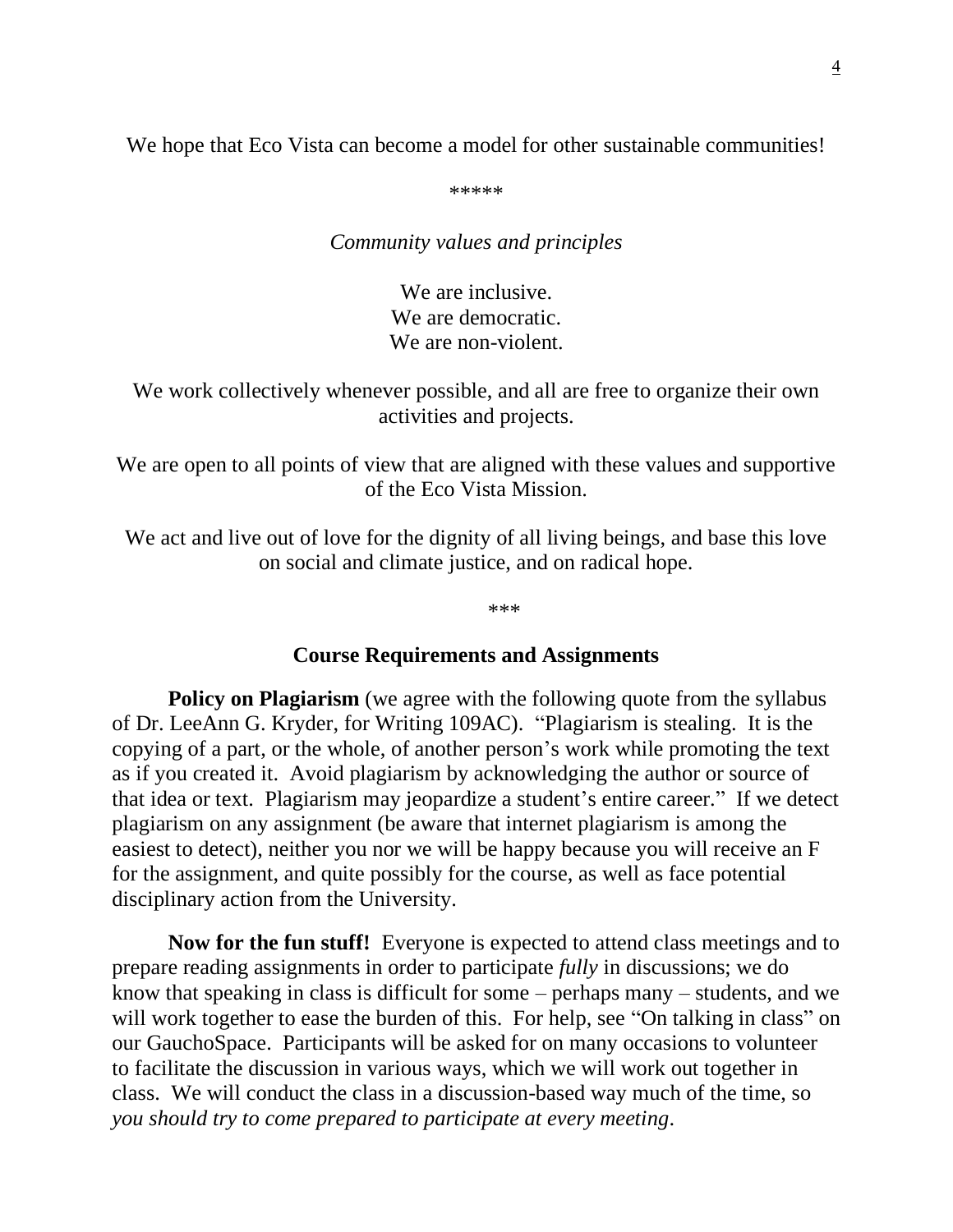**Please note:** The format guidelines for all papers in this course are 1" margins all around, 12-point size, and double spacing (not 1.5 lines). Always **spellcheck** your work and make sure it makes sense before you hand it in. You will upload papers as **Word** documents [*no pdf's please*] onto our class GauchoSpace.

#### *Big Picture Overview of the Assignments*

#### *Pre-class Reading Reflections. Thirty percent of your grade*

– Three 500-word Reading Reflections and replies to others' reflections woven throughout the course (for a total of 30 percent of your grade).

#### *Group Project. Fifty percent of your grade*

– A Collaborative Group Project, with a proposal of 500 words worth 10 percent of your grade due on Sunday, January 24, a group presentation to the class in weeks 9 and 10 (for 10 percent of your grade), and a Final Paper of about 3,000 words in all (with a group and individual component for the final 20 and 10 percent of your grade, respectively), due on Monday, March 15.

## *Ethnographic Essays on the Friday Eco Vista General Assemblies: Twenty percent of your grade*

– Two 500-word "Ethnographic Observations" of the Eco Vista General Assembly (which will meet on the second, fourth, sixth, eighth and tenth Fridays of the Winter quarter at noon) worth 20 percent of your grade.

#### *Detailed Breakdown of Each Assignment*

*Pre-class Reading Reflections* [30 percent of your grade]

During weeks one through eight, for class meetings of their choice, everyone will write three short reflections of about 500 words on one or more of the readings, due on GauchoSpace by midnight of the day *before* class meets. *Each time you post your own reflection, you will also post a short reply to one or more classmate's reflections.*

Feel free to write informally or in the first person. You may include your emotions and feelings if you want. However, please spellcheck your work and make sure it makes sense. In our writing as well as in class, we should be respectful of other peoples' views and keep our minds open.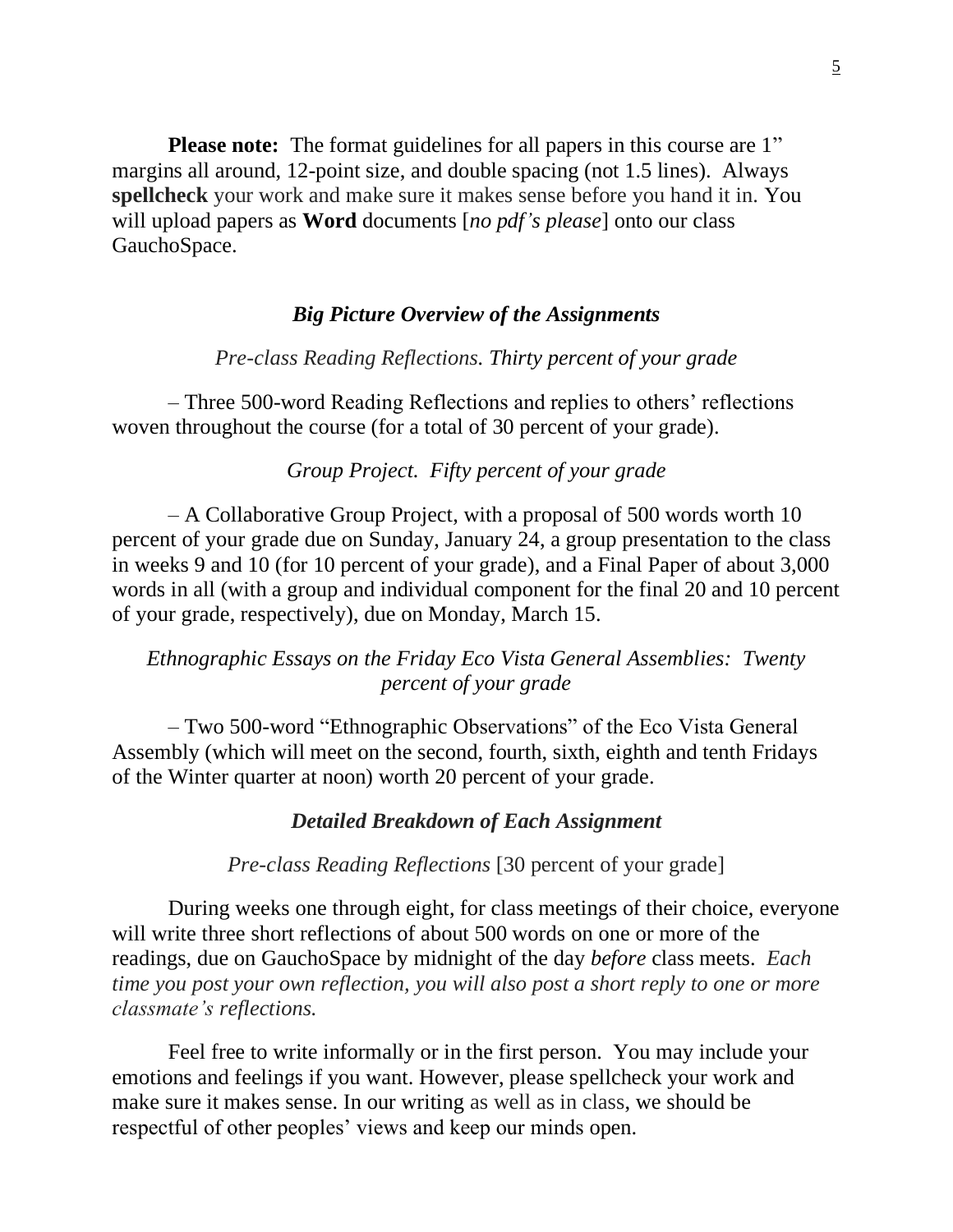Just a few of the many possibilities for engaging with the reading(s) might be to write about something you liked, and briefly explaining why; write about something you *didn't* agree with, or that confused you, explaining why; engage with the main arguments of one or more readings, explain how the readings relate to each other, or reflect on how a reading relates to a previously discussed theme or reading, the current world situation, or your own life.

End your pre-class reflection with *one open-ended discussion* question for the class that emerges from the issues you raised in your response.

*Finally, you are also asked to reply to someone else's pre-class reflection*. Your reply should contain at least two sentences and be addressed to the person to whom you are replying, so indicate their name. Pick someone's reflection that interests you, provokes some thoughts, even disagreement, and/or enlightens a subject for you. It is fine if several people reply to the same reflection.

Please add a copy of your reply to someone else to your post-class reflection before you post it – please also post it as a reply to the person you are responding to, so they get to see it. Folks may continue to respond to each other's reflections and replies as much as they like!

**Note**: all your reading responses and replies will be available to read by class members, so if you have time after posting yours, see what the group is talking about!

*Reflections on two Eco Vista General Assembly meetings* [20 percent of your grade]

*You must try to attend the every other Friday General Assemblies of Eco Vista, from noon to about 1:30 p.m. [meeting link* 

*is [https://ucsb.zoom.us/j/2295905339\]](https://ucsb.zoom.us/j/2295905339)* and post your observations [about 500 words] on at least two of them by the following Monday at noon. Feel free to write informally (and please spellcheck your work and revise once to make sure it makes sense). In our writing, we want to be respectful of other peoples' views and keep our minds open.

If you are not free on Friday at noon, you could attend the Thursday non meetings of the Isla Vista Community Network and write about that: *[https://us02web.zoom.us/j/88198496343?pwd=U2tsOHRlb0JNenJHMEVCd](https://us02web.zoom.us/j/88198496343?pwd=U2tsOHRlb0JNenJHMEVCdFBLNTN5UT09) [FBLNTN5UT09](https://us02web.zoom.us/j/88198496343?pwd=U2tsOHRlb0JNenJHMEVCdFBLNTN5UT09)*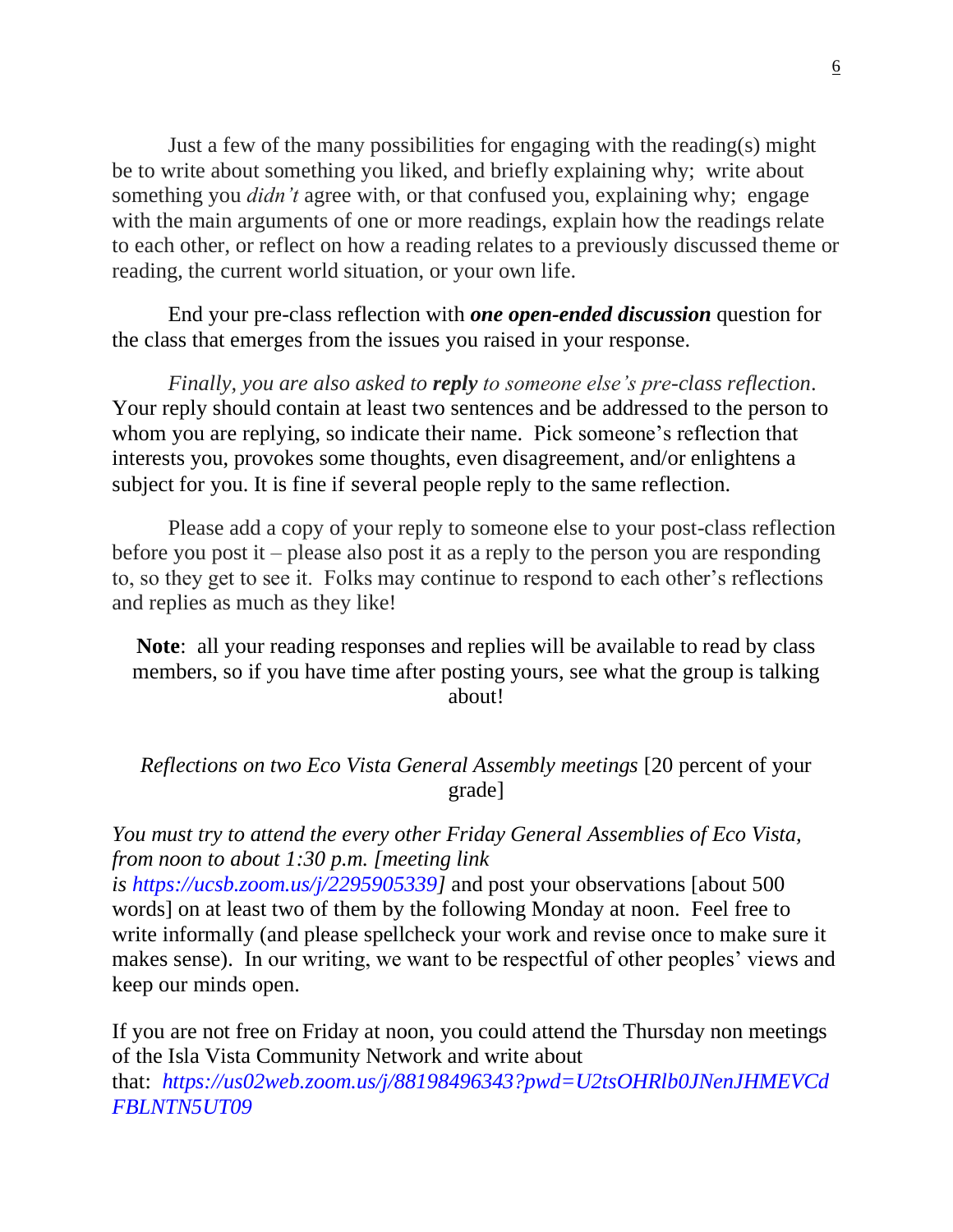If you can document that you have a conflict with both of these times, contact John for an alternative assignment of some kind.

### *The Project*

## *Project Proposal* [10 percent of your grade]

We will divide class members into groups of five based on each member's choice of one of the following three project topics:

- A 2021 Community Eco-Vista Pandemic Resilience Project
- A Bottom-up Eco Vista Climate Action Plan for a Carbon-Neutral Isla Vista by 2025
- A Community-driven Eco Vista Community Development Plan for Isla Vista for 2021-25

Groups will be formed by Friday, January 15. Each group's written project proposal will be due by midnight on Sunday, January 24. Guidelines will be clarified at our second and third class meetings. The Eco Vista website is one source of ideas for possible projects; another is Michael Bean, *Eco Vista Project Sourcebook* (December 2019).

*Group Project Presentations* [10 percent of your grade]

Ten- to fifteen-minute in-class groups project presentations will be scheduled over the last two weeks of the quarter and will count for 10 percent of your grade.

*Final Report* [30 percent of your grade]

Your group will be asked to write a 2,000-word analytic essay that describes your group project in light of the themes and perspectives of the course. In addition, each class member will get to write an individual essay of about 1,000 words where you get to reflect deeply on what you have learned and done, and the relationship between the two, during the quarter.

### **Some Important Messages from UCSB Student Services**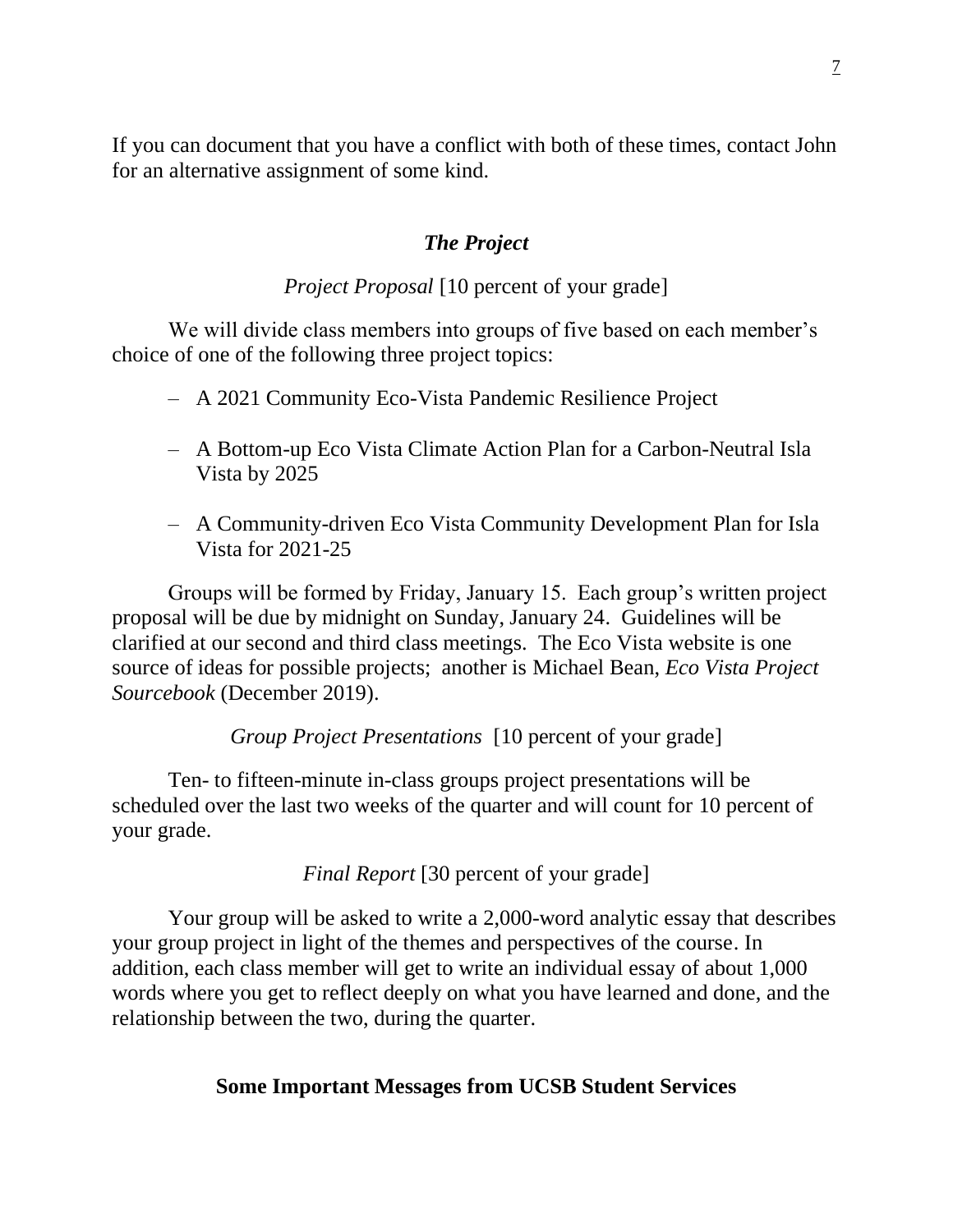*(1) Food and Housing security.* **If you are facing any challenges securing food or housing**, and believe this may affect your performance in the class, you are urged to meet with a Food Security Peer Advisor, who is aware of the broad variety of resources, including Calfresh, the AS Food Bank, and more that UCSB has to offer (see their drop-in hours at *[food.ucsb.edu](http://food.ucsb.edu/)*). You are also urged to contact the professor if you are comfortable doing so.

*(2) Disabled Students Program: accommodations for exams.* Students with disabilities may request academic accommodations for exams online through the UCSB **Disabled Students Program** at *http://dsp.sa.ucsb.edu/*. Please make your requests for exam accommodations through the online system as early in the quarter as possible to ensure proper arrangement.

*(3) Managing stress / Supporting distressed students.* Personal concerns such as stress, anxiety, relationships, depression, cultural differences, can interfere with your ability to succeed and thrive. For helpful resources, please contact UCSB **Counseling & Psychological Services (CAPS)** at (805) 893-4411 or visit *[https://caps.sa.ucsb.edu/](https://caps.sa.ucsb.edu/ )*

*(4) Responsible scholarship.* Honesty and integrity in all academic work is essential for a valuable educational experience. **The Office of Student Conduct** has policies, tips, and resources for proper citation use, recognizing actions considered to be cheating or other forms of academic theft, and students' responsibilities, available on their website:

*http://studentconduct.sa.ucsb.edu/academic-integrity*. Students are responsible for educating themselves on the policies and to abide by them.

*(5) Academic support.* For general **academic support** visit **Campus Learning Assistance Services (CLAS)** early and often. CLAS offers instructional groups, drop-in tutoring, writing and ESL services, skills workshops and one-on-one consultations. CLAS is located on the third floor of the Student Resource Building, or visit *http://clas.sa.ucsb.edu*

# **Five Rules for Best Participation**

*By Zack King, UCSB scholar-activist, slightly adapted*

**1. Think critically and work hard.** We're confronting dire problems faced by humanity. Your critical thinking needs to be turned on – ask questions, be curious, do outside research, question all authority [I think he even means the instructor].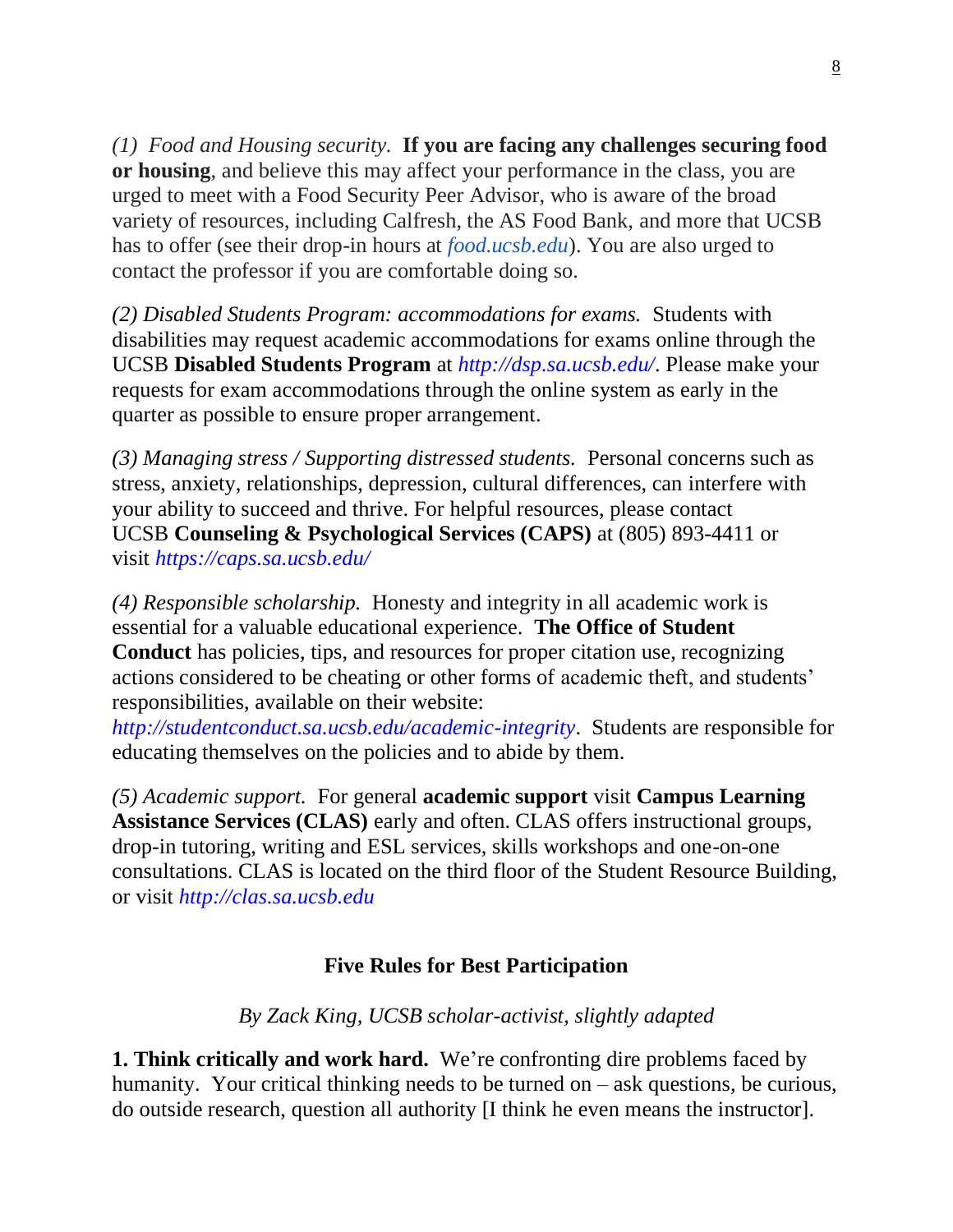**2. Don't just do the reading. Engage with it.** Read it, question it, think about it, write on it, talk to your friends and family about it, take it out to dinner, dream about it, whatever you need to do. It's an important part of these ten weeks and it matters.

**3. We're a community.** Be as polite, open-minded, friendly and understanding as you can be. Don't do anyone's work for them but do help them figure out how to do it themselves. Try to make some friends.

**4. Everybody talks and everybody listens.** One of the most important skills you'll learn in college is engaging, out loud, with other people whom you may not know, on the most important issues we as a species face. You need to learn these skills to change the world. There's something in activist circles called "step up, step back." The step back part means, if you've already had the chance to speak in class that day, you make an effort to drop back, listen, and encourage others to speak (so, how we will operationalize this is: if you have spoken, don't raise your hand again until that option is offered). Step up means, if it's a challenge to speak in class or you're having trouble engaging, you push yourself to speak up and engage.

**5. If we're going to make the most of our time together, you'll need to be actively engaged in class.** This means you need to be taking care of yourself - get enough sleep, get enough to eat and drink. Stay healthy. Consider having your video on during class. Participate in the chat.

## **Course Meetings, Topics, Readings**

## **Part One: From Isla Vista to Eco Vista**

In the end, Eco Vista is … a promise, a pledge, a dream, a future.

The promise of Eco Vista is that together we might create a place that is life-affirming for all its inhabitants and that might inspire others elsewhere – particularly young people in their own communities – to use their imaginations to create the innovative future communities we all want to live in, right now!

Our pledge to each other is to co-create, imagine, dream, and transform our community into a place that matches the name of Eco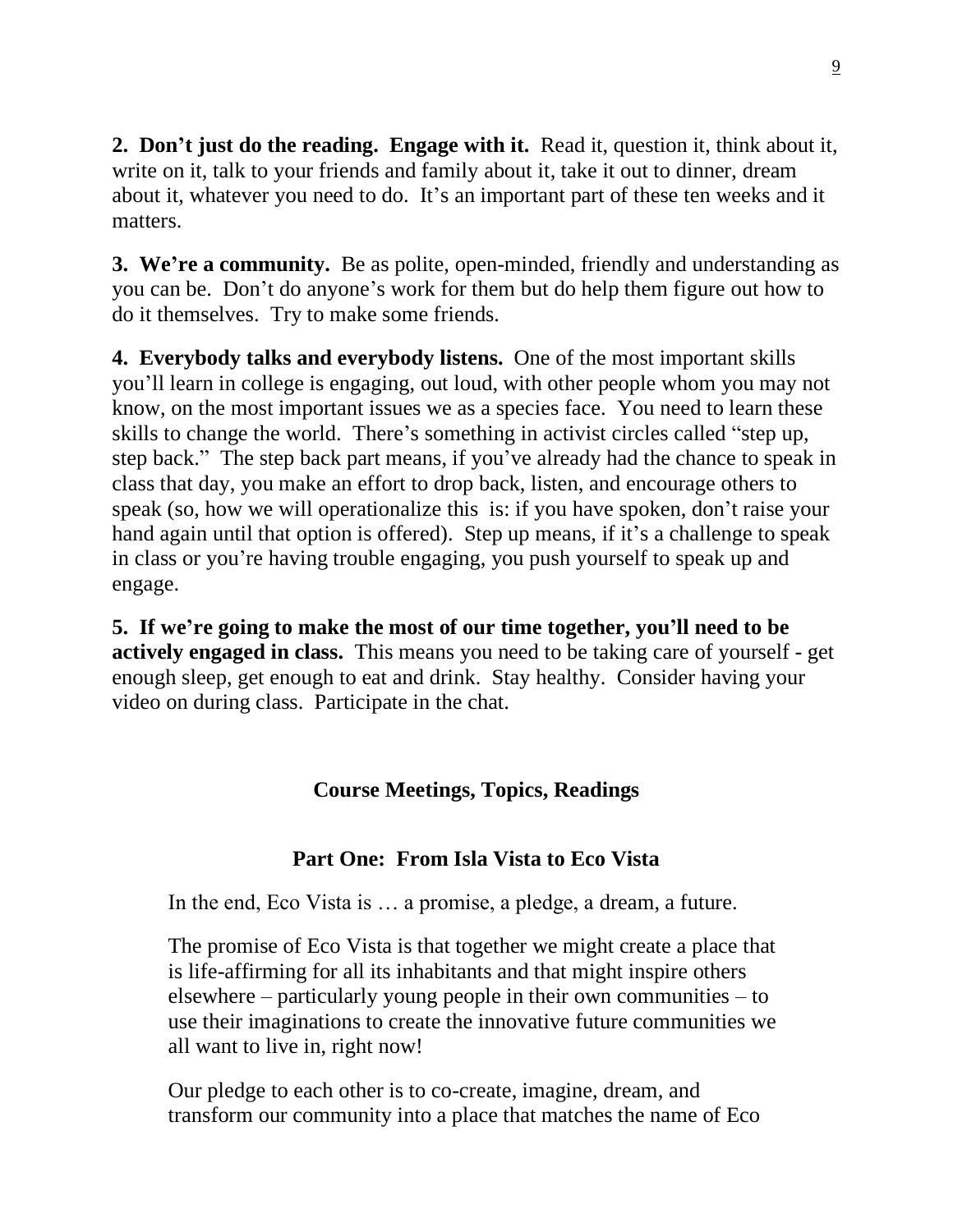Vista. We want to dream and make manifest this vision together with you!

The Eco Vista dream is a communal, shared, joyful adventure – may it transport us to a place worthy of the love we feel for it.

The future of Eco Vista is … well, that's what we hope and aim to find out!

## **Tuesday, January 5. Eco Vista: A New Vision for Isla Vista**

After an introduction to the course and to each other we will explore what we know about the town of Isla Vista, the climate crisis, and how they might be related.

Please explore the following website *before* class: *[www.ecovistacommunity.com](file:///E:/Classes/130EV/New%20course%20proposal/www.ecovistacommunity.com)*

#### **Thursday, January 7. Isla Vista in The Sextuple Crisis**

Today we will examine the problematic economic, political, and cultural dimensions of life in the third decade of the twenty-first century.

*Readings*

John Foran. "Eco Vista in the Quintuple Crisis." Pp. 284-291 in *Interface: A Journal for and about Social Movements.*  Volume 12. Issue 1 (July 2020). *[https://www.interfacejournal.net/wp](https://www.interfacejournal.net/wp-content/uploads/2020/05/Foran.pdf)[content/uploads/2020/05/Foran.pdf](https://www.interfacejournal.net/wp-content/uploads/2020/05/Foran.pdf)*

Ashish Kothari and Miloon Kothari, "We are doomed if, in the Post-Covid-19 world, we cannot abandon non-essentials" (August 11, 2020), *[https://www.resilience.org/stories/2020-08-](https://www.resilience.org/stories/2020-08-11/we-are-doomed-if-in-the-post-covid-19-world-we-cannot-abandon-non-essentials/?mc_cid=56ff10425d&mc_eid=6d8c24e1b3) [11/we-are-doomed-if-in-the-post-covid-19-world-we-cannot](https://www.resilience.org/stories/2020-08-11/we-are-doomed-if-in-the-post-covid-19-world-we-cannot-abandon-non-essentials/?mc_cid=56ff10425d&mc_eid=6d8c24e1b3)[abandon-non](https://www.resilience.org/stories/2020-08-11/we-are-doomed-if-in-the-post-covid-19-world-we-cannot-abandon-non-essentials/?mc_cid=56ff10425d&mc_eid=6d8c24e1b3)[essentials/?mc\\_cid=56ff10425d&mc\\_eid=6d8c24e1b3](https://www.resilience.org/stories/2020-08-11/we-are-doomed-if-in-the-post-covid-19-world-we-cannot-abandon-non-essentials/?mc_cid=56ff10425d&mc_eid=6d8c24e1b3)*

Allen White, "A time to choose" **(**December 1, 2020), *<https://www.tni.org/en/article/a-time-to-choose>*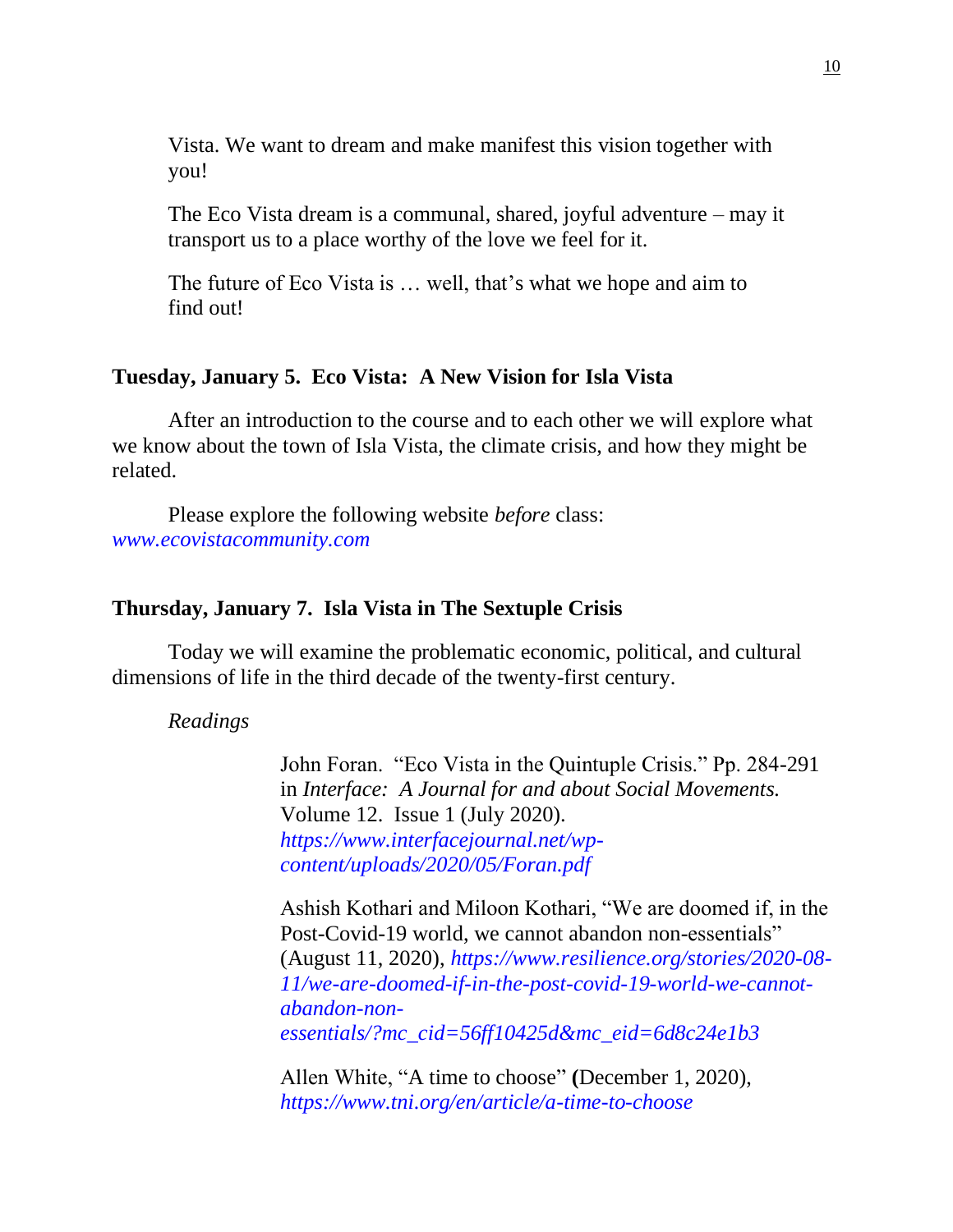[umair haque,](https://medium.com/@umairh?source=post_page-----d4f2ee5c3764--------------------------------) "Why Didn't America Become Part of the Modern World?" (December 1, 2020), *[https://eand.co/why-didnt](https://eand.co/why-didnt-america-become-part-of-the-modern-world-d4f2ee5c3764)[america-become-part-of-the-modern-world-d4f2ee5c3764](https://eand.co/why-didnt-america-become-part-of-the-modern-world-d4f2ee5c3764)*

## **Tuesday, January 12 and Thursday, January 14. Class Projects and Voices of Eco Vista and the Wider Isla Vista Community**

This week will be devoted to discussions with a variety of folks associated with Eco Vista.

Tuesday guests include Elvia Cruz, Jess Parfrey, Elena Salinas, Geordie Scully, Olivia Adair, Shaelyn McHugh, Tyler Barton, and Ash Valenti, who will engage us in a discussion of the possibilities for group projects this quarter, so please review the text in this syllabus that describes the projects on pages 6-7.

### *Readings for Tuesday*

John Foran, Jess Parfrey, Elvia Cruz, and Geordie Scully, "Planning for a Post-Pandemic Community-based Climate Action Plan for Isla Vista" (September 11, 2020)

Shaelyn McHugh**, "**A Carbon Neutral Isla Vista by 2025, Part 1: Where did this idea come from?" *[https://dev-sustainability](https://dev-sustainability-ucsb-edu-v01.pantheonsite.io/news/carbon-neutral-isla-vista-2025-part-1-where-did-idea-come)[ucsb-edu-v01.pantheonsite.io/news/carbon-neutral-isla-vista-](https://dev-sustainability-ucsb-edu-v01.pantheonsite.io/news/carbon-neutral-isla-vista-2025-part-1-where-did-idea-come)[2025-part-1-where-did-idea-come](https://dev-sustainability-ucsb-edu-v01.pantheonsite.io/news/carbon-neutral-isla-vista-2025-part-1-where-did-idea-come)*

Shaelyn McHugh**, "**A Carbon Neutral Isla Vista by 2025, Part 2: What's It Like to Be on Cool Block Team?" *[https://sustainability.ucsb.edu/news/carbon-neutral-isla-vista-](https://sustainability.ucsb.edu/news/carbon-neutral-isla-vista-2025-part-2-whats-it-be-cool-block-team)[2025-part-2-whats-it-be-cool-block-team](https://sustainability.ucsb.edu/news/carbon-neutral-isla-vista-2025-part-2-whats-it-be-cool-block-team)*

On Thursday, our guests will include some of the following: Jonathan Abboud, Spencer Brandt, Melissa Cohen, Sierra Emrick, Jay Freeman, Maia, Bethesda Sandoval, Winter Sierra, Tony Barbero, and George Thurlow, who will engage us with their takes on the past, present, and future of Isla Vista.

*Readings for Thursday*

George Thurlow, "Isla Vista: So Close to UCSB, So Far from Good" (Winter 2014)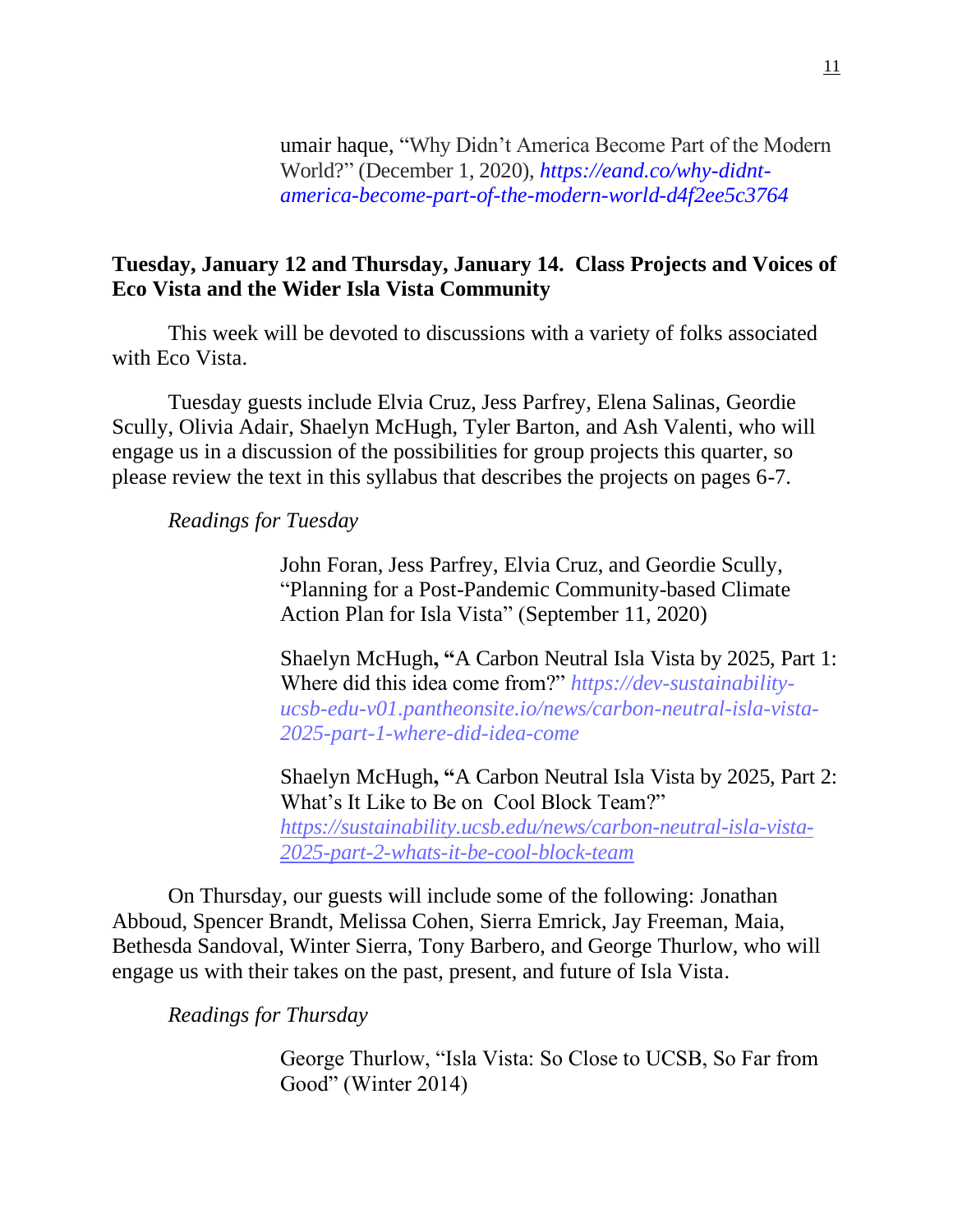Bethesda Sandoval, "Self-Care for Quarantine & Activists (affordable, accessible, sustainable)" (September 2020)

"A Collective Ethnography of the Summer-Fall 2020 Eco Vista General Assembly" (September-December 2020)

Interview with Ash Valenti (October 2020)

Sierra Emrick, "An open letter to the young people of the United States: We still have time to avoid devastating climate change … if we vote" (October 13, 2020)

## **Tuesday, January 19. The Eco Vista Project I: Origins – History of Isla Vista**

Today we will ground our work together this quarter in the history of Isla Vista from Chumash times to the present. With special guest Carmen Lodise.

*Readings*

Selected chapters from Carmen Lodise and Friends, *Isla Vista: A Citizen's History*, Second edition (Independently published in Isla Vista, 2019).

## **Thursday, January 21. The Eco Vista Project II: Origins and History of the Eco Vista Project**

Today's class will begin to explore the contours of the Eco Vista Project, from its inception in March 2017 to the present. With special guest Geordie Scully.

*Readings*

John Foran, "From Isla Vista to Eco Vista: A Design Project in Community Resilience" (March 29, 2020)

Geordie Scully*, What role can student-led transition play in place-based sustainability? An investigation into Eco Vista using strategic niche management theory* (August 2020)

## **Part Two: Creating Systemic Alternatives**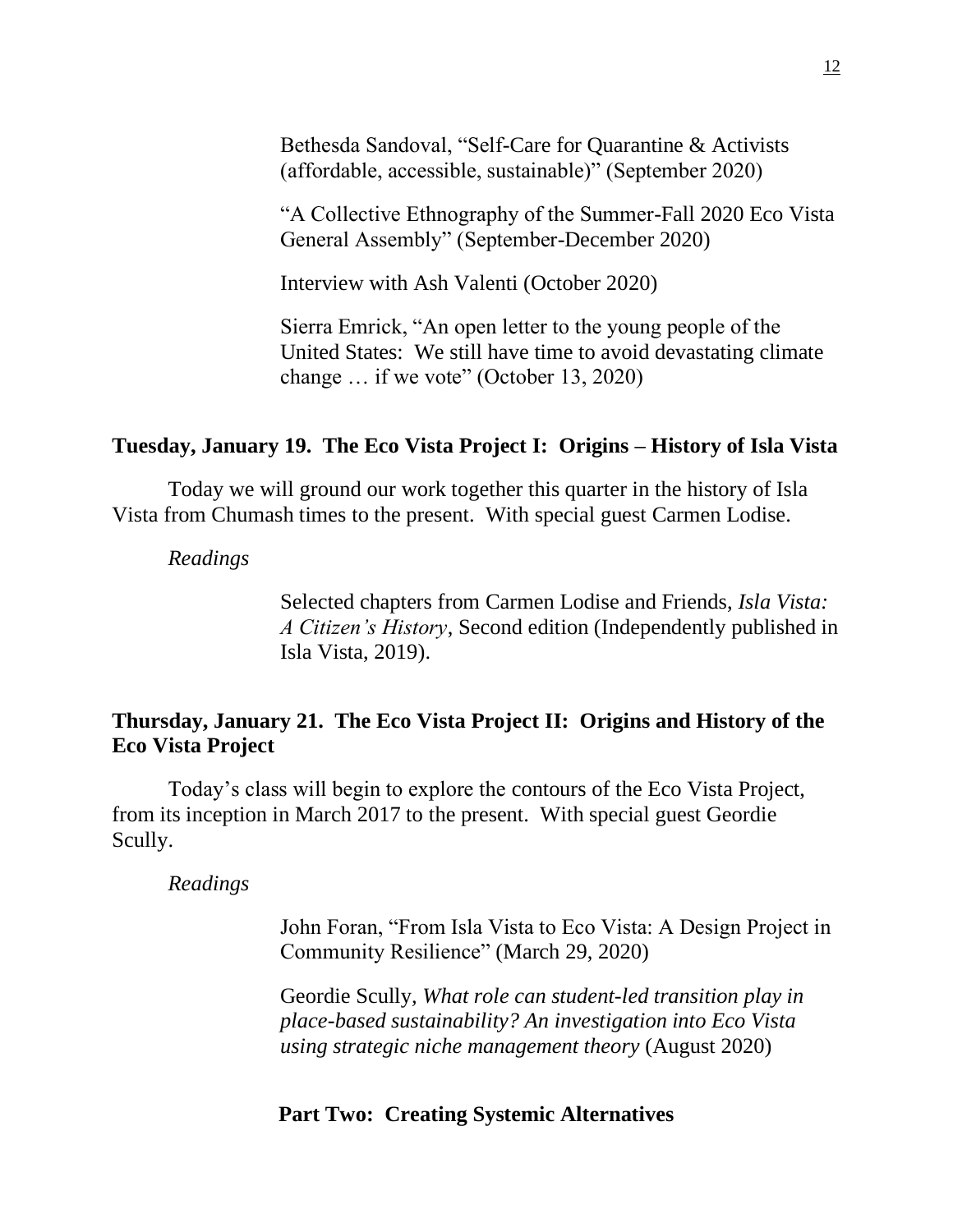*There is no doubt that after decades of what has been called 'development', the world is in crisis – systemic, multiple, and asymmetrical; long in the making, it now extends across all continents. Never before did so many crucial aspects of life fail simultaneously, and people's expectations for their own and children's futures look so uncertain. Crisis manifestations are felt across all domains: environmental, economic, social, political, ethical, cultural, spiritual, and embodied….*

*What has been missing is a broad transcultural compilation of concrete concepts, worldviews, and practices from around the world, challenging the modernist ontology of universalism in favour of a multiplicity of possible worlds. This is what it means to call for a Pluriverse…*

From the introduction to *Pluriverse*

## **Tuesday, January 26 and Thursday, January 28. Looking at**  *Demain/Tomorrow* **Today**

This week's meetings will feature the screening and discussion of a film that shows some powerful examples of communities making change around the world.

Screening: *Demain/Tomorrow* (Elle Driver, 2016, 115 minutes).

*Readings*

Eco Vista Community Mission Statement, "Taking the Community of Isla Vista Into the Future" (February 2019), *<https://ecovistacommunity.com/our-mission/>*

[Rob Hopkins,](http://www.resilience.org/author-detail/1000533-rob-hopkins) "The unstoppable rise of *Demain*" (February 5, 2016), [http://www.resilience.org/stories/2016-02-05/the](http://www.resilience.org/stories/2016-02-05/the-unstoppable-rise-of-demain)[unstoppable-rise-of-demain](http://www.resilience.org/stories/2016-02-05/the-unstoppable-rise-of-demain)

John Foran, "A Theory of Change"

Have a look at *Demain*'s website, which is rich in content, solutions, and ideas for this class: <https://www.demain-lefilm.com/en/film>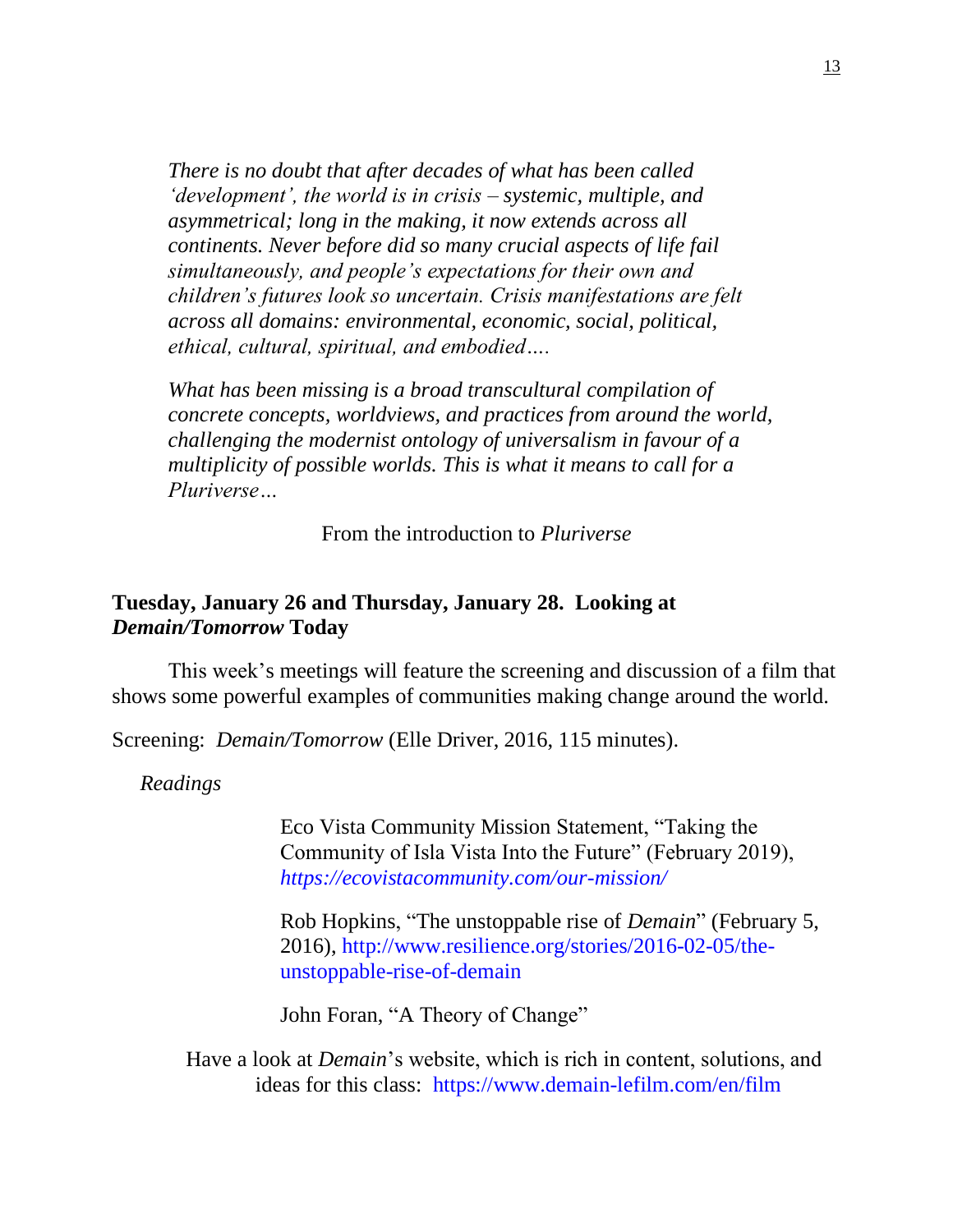## **Tuesday, February 2 and Thursday, February 4. Meet the Pluriverse**

This week's meetings will be a plunge into to the amazing array of alternative ideas, practices, and experiments from all over the world. Our text is the new book, *Pluriverse*. We will work out how to accomplish this feat together…

*Reading*

Ashish Kothari, Ariel Salleh, Arturo Escobar, Federico Demaria, and Alberto Acosta, editors, *Pluriverse: A Post-Development Dictionary* (New York: Columbia University Press and New Delhi: Tulika/AuthorsUpFront, 2019), *[https://radicalecologicaldemocracy.org/wp](https://radicalecologicaldemocracy.org/wp-content/uploads/2020/09/Pluriverse-full-printable-version-July-2019.pdf)[content/uploads/2020/09/Pluriverse-full-printable-version-July-](https://radicalecologicaldemocracy.org/wp-content/uploads/2020/09/Pluriverse-full-printable-version-July-2019.pdf)[2019.pdf](https://radicalecologicaldemocracy.org/wp-content/uploads/2020/09/Pluriverse-full-printable-version-July-2019.pdf)*

## **Part Three: Creating Systemic Alternatives in Isla Vista**

## **Tuesday, February 9 and Thursday, February 11. A Green New Deal for Eco Vista**

This week we will study the possibilities and challenges of the Green New Deal for achieving the mission we have set for Eco Vista.

*Readings*

"Planning the Inaugural Eco Vista Green New Deal," *[https://ecovistacommunity.com/planning-the-inaugural-eco-vista](https://ecovistacommunity.com/planning-the-inaugural-eco-vista-green-new-deal/)[green-new-deal/](https://ecovistacommunity.com/planning-the-inaugural-eco-vista-green-new-deal/)*

"First Popular Assembly for an Eco Vista Green New Deal: A Report" (February 2020), *[https://ecovistacommunity.com/eco](https://ecovistacommunity.com/eco-vista-green-new-deal/)[vista-green-new-deal/](https://ecovistacommunity.com/eco-vista-green-new-deal/)*

**Tuesday, February 16 and Thursday, February 18. The Eco Vista Transition Initiative**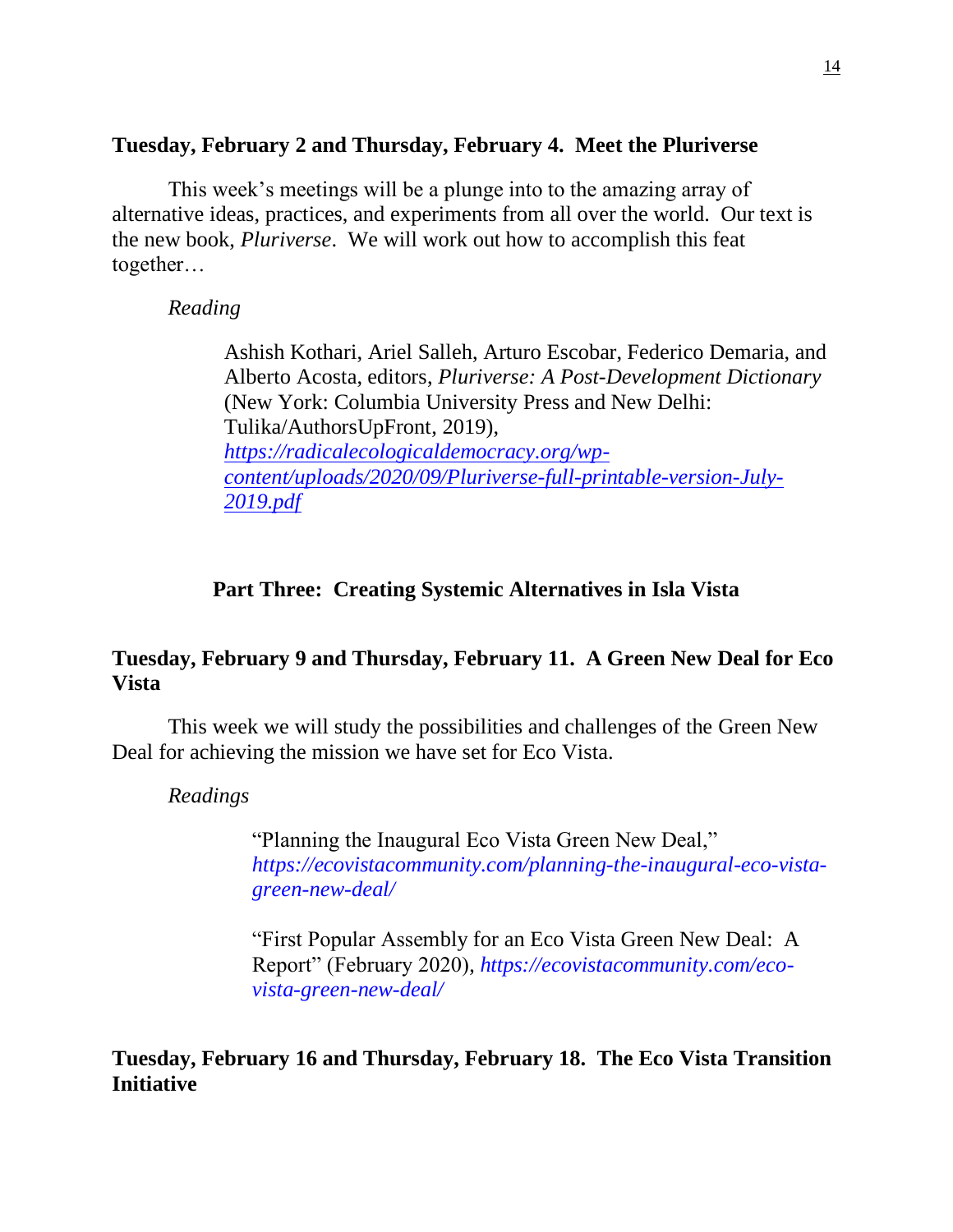This week will be devoted to understanding the theory and practice of the Transition Town movement, and examining some of the Eco Vista Transition Initiative planning documents.

If degrowth refers to the notion that *less* economic production could lead to a vastly better world, especially in the wealthy countries of the global North, then the Transition Towns movement is about putting this into practice.

#### *Readings*

Ester Alloun and Samuel Alexander, "The Transition Movement: Questions of Diversity, Power, and Affluence," Simplicity Institute (August 2014), *[http://www.resilience.org/stories/2014-08-18/the-transition](http://www.resilience.org/stories/2014-08-18/the-transition-movement-questions-of-diversity-power-and-affluence/)[movement-questions-of-diversity-power-and-affluence/](http://www.resilience.org/stories/2014-08-18/the-transition-movement-questions-of-diversity-power-and-affluence/)*

Diana Leafe Christian, "Starting a Successful Urban Ecovillage," *Hopedance Magazine* #51 (August 2009), *<http://www.sbpermaculture.org/articles/DChristianArticle.html>*

[Optional, extra material] Transition Network Team, *The Essential Guide to Doing Transition: Getting Transition started in your street, community, town or organization* (Totnes Transition Network, 2016).

Becoming a Transition Initiative – *<https://www.transitionus.org/initiatives>*

The Eco Vista Transition Initiative application materials

*Websites* 

Transition United States – *<https://www.transitionus.org/what-is-transition/>*

Common Transition Primer website: *<https://primer.commonstransition.org/>*

Global Ecovillage Network – *[https://ecovillage.org](https://ecovillage.org/)*/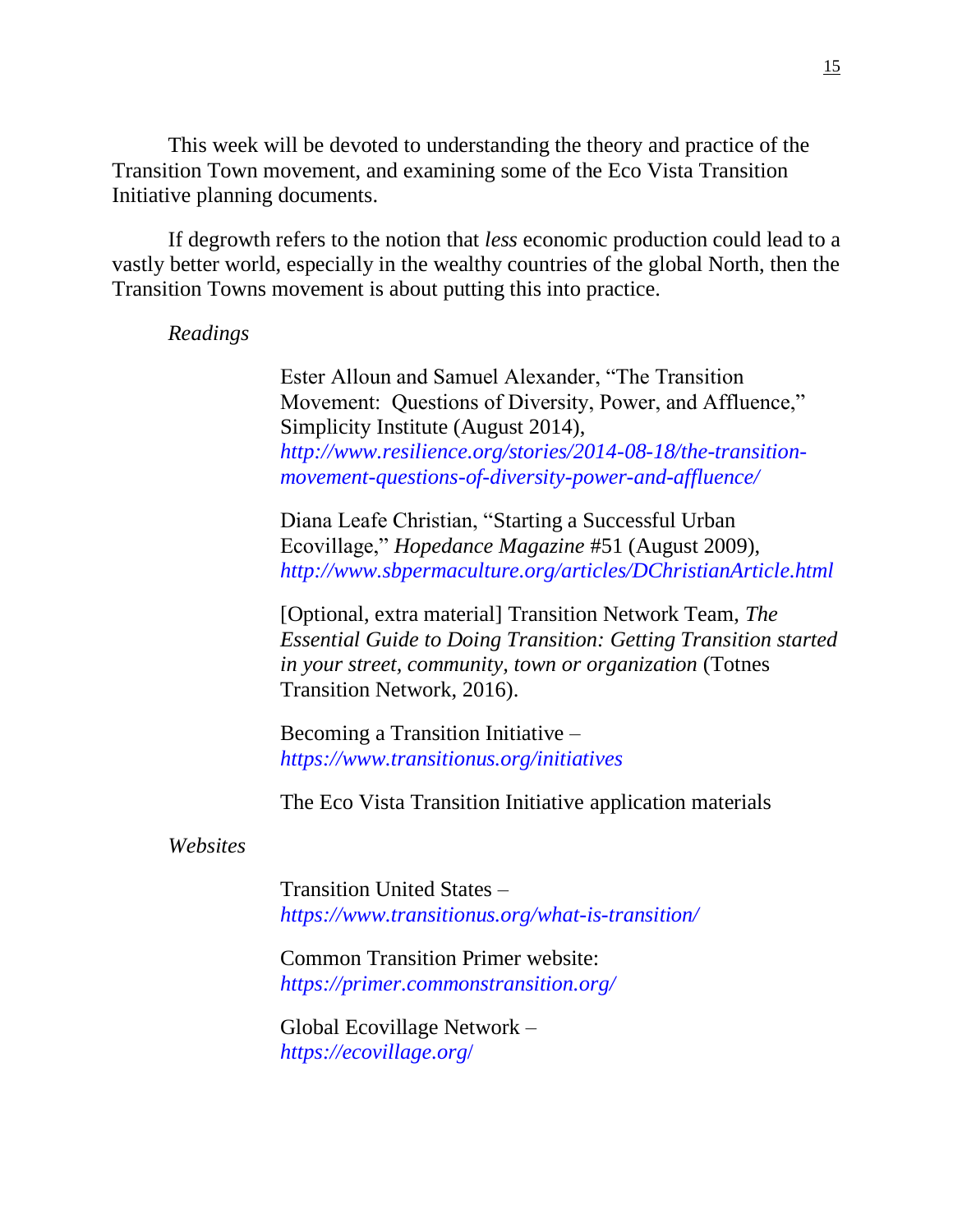## **Tuesday, February 23. What about an Eco Vista Party [not** *that* **kind of party…]**

This class will return to the general problem of system change with a focus on the possibility of creating a new *kind* of party to bring about social transformation in Isla Vista...

### *Readings*

John Foran, "Election of the Decade? Why We Need a New Kind of Party" (November 2, 2020)

John Foran, "Finding Pathways to a Better Future*:* A proposal that our movements confront the issue of political power, finding new ways to take and use it*,*" *Radical Ecological Democracy* (December 16, 2017), [http://www.radicalecologicaldemocracy.org/finding-pathways](http://www.radicalecologicaldemocracy.org/finding-pathways-to-a-better-future/)[to-a-better-future/](http://www.radicalecologicaldemocracy.org/finding-pathways-to-a-better-future/)

### **Thursday, February 25. Imagining Eco Vista**

Today we will engage in a class role play about what Eco Vista could look like in Isla Vista by the year 2030.

*Readings* 

Rob Hopkins, an interview with Drew Dellinger, "If We had More Imagination, We could have Less Capitalism" (July 11, 2018), *[https://www.resilience.org/stories/2018-07-11/if-we](https://www.resilience.org/stories/2018-07-11/if-we-had-more-imagination-we-could-have-less-capitalism/)[had-more-imagination-we-could-have-less-capitalism/](https://www.resilience.org/stories/2018-07-11/if-we-had-more-imagination-we-could-have-less-capitalism/)*

Rob Hopkins, "Introducing the Imagination Sundial" (July 1, 2020), *[https://www.resilience.org/stories/2020-07-](https://www.resilience.org/stories/2020-07-01/introducing-the-imagination-sundial/?mc_cid=29de925adc&mc_eid=6d8c24e1b3) [01/introducing-the-imagination](https://www.resilience.org/stories/2020-07-01/introducing-the-imagination-sundial/?mc_cid=29de925adc&mc_eid=6d8c24e1b3)[sundial/?mc\\_cid=29de925adc&mc\\_eid=6d8c24e1b3](https://www.resilience.org/stories/2020-07-01/introducing-the-imagination-sundial/?mc_cid=29de925adc&mc_eid=6d8c24e1b3)*

#### **Part Four: Creating Eco Vista Together**

**Tuesday, March 2. Final Projects 1**